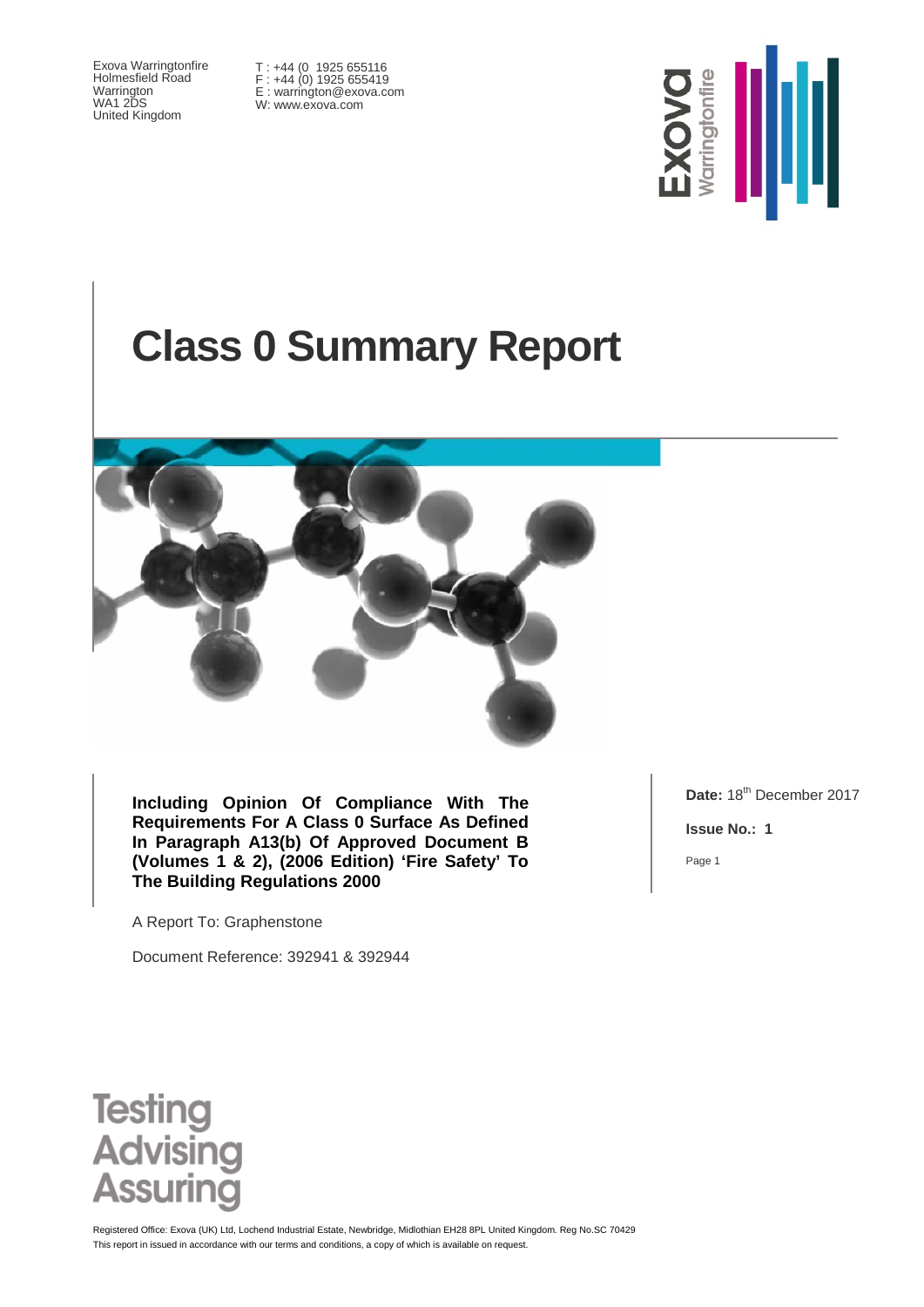



## <span id="page-1-0"></span>**Executive Summary**

**Objective** To assess the results of tests to BS 476:Part 6:1989+A1: 2009 and BS 476:Part 7:1997, obtained on specimens of the following product and to provide an opinion of compliance with the requirements for a Class 0 surface, as defined in Approved Document B to the Building Regulations 2000.

| Generic Description                                                                  | <b>Product reference</b>      | <b>Thickness</b><br>application rate | Weight per unit<br>area or density |
|--------------------------------------------------------------------------------------|-------------------------------|--------------------------------------|------------------------------------|
| Coated gypsum plasterboard   "GrafClean Premium"                                     |                               | 13.84mm *                            | $12.37$ kg/m <sup>2</sup> *        |
| Individual components used to manufacture composite:                                 |                               |                                      |                                    |
| Coating                                                                              | "GrafClean Premium"           | $2 \times 5m^2/l$                    | $1.65 \pm 0.05$ g/cm <sup>3</sup>  |
| Plasterboard                                                                         | No product reference assigned | 11mm                                 | $700$ kg/m <sup>3</sup>            |
| *Determined by Exova Warringtonfire                                                  |                               |                                      |                                    |
| Please see page 5 of this test report for the full description of the product tested |                               |                                      |                                    |

**Test Sponsor** Graphenstone, c/Herreros 8, 41520 Viso Del Aclor, Sevilla, Spain

**Opinion:** We consider the results of the tests to BS 476:Part 6:1989+A1: 2009 and BS 476:Part 7: 1997, demonstrate that the product, as tested, complies with the requirements for Class 0, as defined in paragraph A13(b) of Approved Document B, `Fire Safety', to the Building Regulations 2000.

**Date of Test** 13<sup>th</sup> December 2017

## <span id="page-1-1"></span>**Signatories**

| C Mech:                  |
|--------------------------|
| Responsible Officer      |
| C. Meachin *             |
| <b>Technical Officer</b> |

\* For and on behalf of **Exova Warringtonfire**.

Report Issued: 18<sup>th</sup> December 2017

This version of the report has been produced from a .pdf format electronic file that has been provided by **Exova Warringtonfire** to the sponsor of the report and must only be reproduced in full. Extracts or abridgements of reports must not be published without permission of **Exova Warringtonfire**.

Document No.: 392941 & 392944 Page No.: 2 of 7 Author: C. Meachin Issue Date: 18<sup>th</sup> December 2017

Client: Graphenstone Issue No.: 1





Authorised B. Dean \* Technical Leader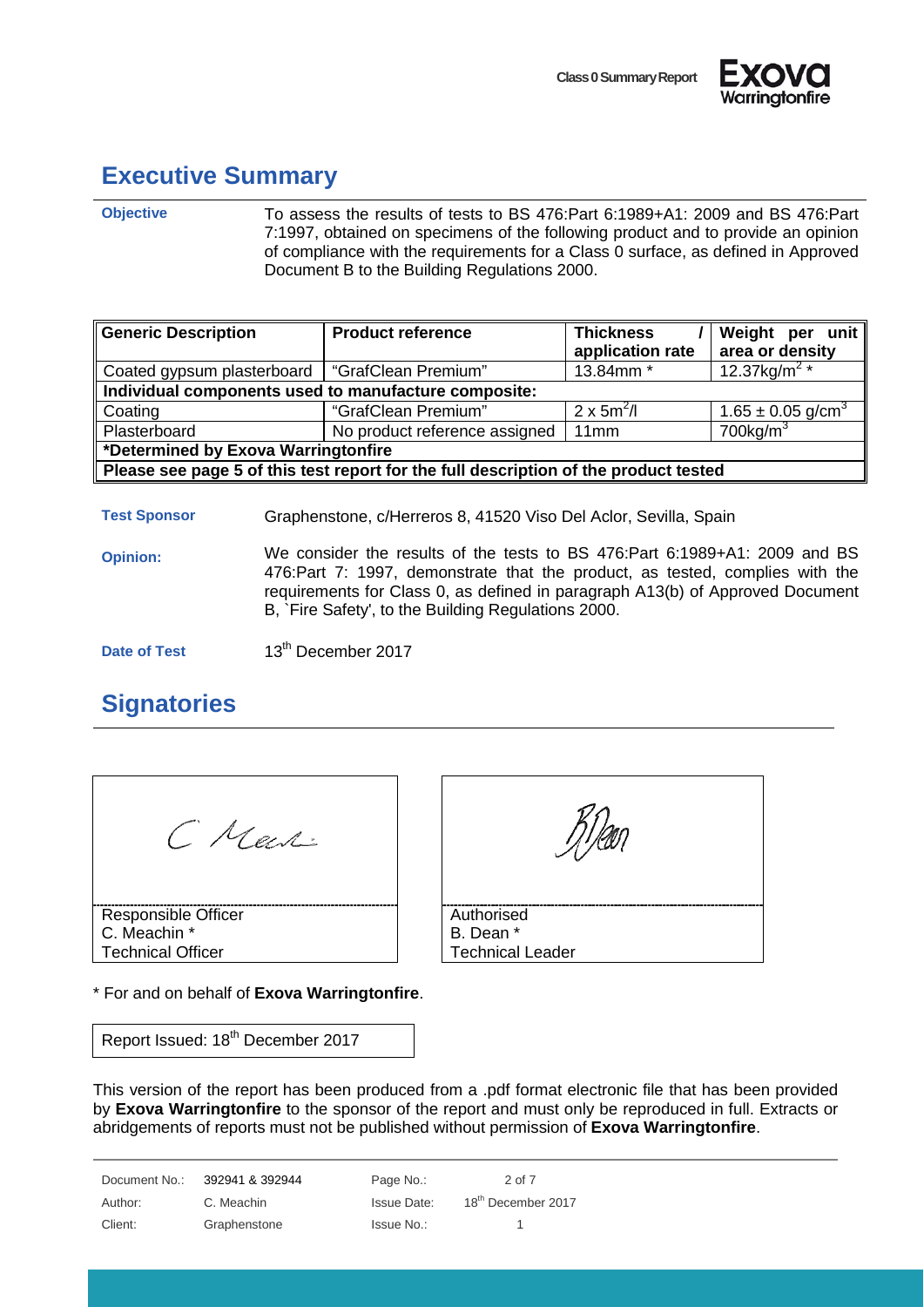**Class 0 Summary Report** 



| <b>CONTENTS</b> | PAGE NO. |
|-----------------|----------|
|                 |          |
|                 |          |
|                 |          |
|                 |          |
|                 |          |
|                 |          |

392941 & 392944 Document No.:

Author:

Client:

C. Meachin Graphenstone Page No.: **Issue Date:** Issue No.:

3 of 7 18<sup>th</sup> December 2017  $\overline{1}$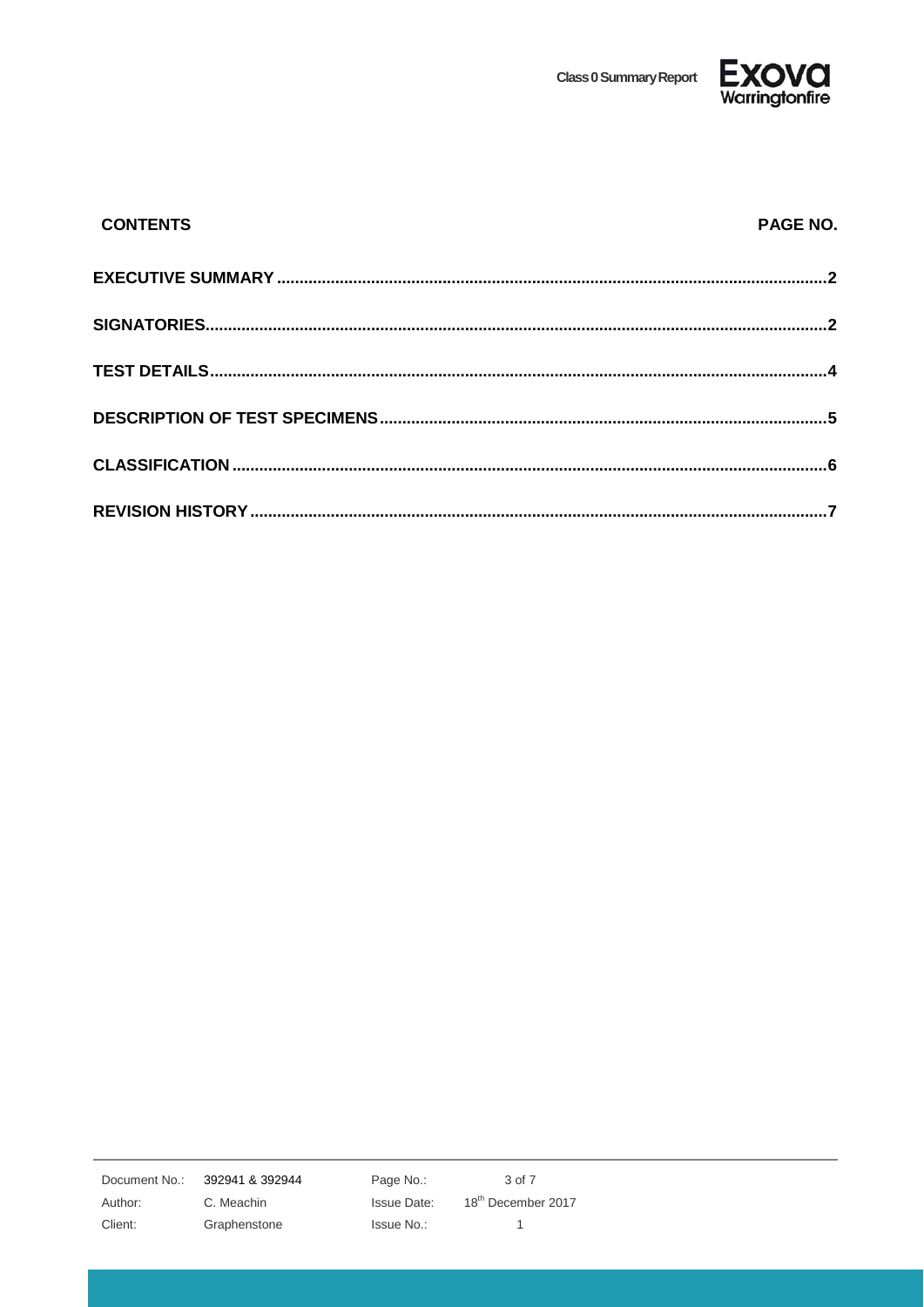



#### <span id="page-3-0"></span>**Test Details**

| <b>Terms Of Reference</b>               | To assess the results of tests to BS 476:Part 6:1989+A1: 2009 and BS<br>476: Part 7:1997, obtained on specimens of a product and to provide an opinion<br>of compliance with the requirements for a Class 0 surface, as defined in<br>Approved Document B to the Building Regulations 2000.                                                                                                                                  |                                                                                                                                                                                                                                                                                                           |     |     |
|-----------------------------------------|------------------------------------------------------------------------------------------------------------------------------------------------------------------------------------------------------------------------------------------------------------------------------------------------------------------------------------------------------------------------------------------------------------------------------|-----------------------------------------------------------------------------------------------------------------------------------------------------------------------------------------------------------------------------------------------------------------------------------------------------------|-----|-----|
| <b>Introduction</b>                     | Specimens of a product have been tested in accordance with the test methods<br>specified in BS 476: Part 6: 1989+A1: 2009 'Method of test for fire propagation<br>for products' and BS 476: Part 7: 1997 'Method of test to determine the<br>classification of the surface spread of flame of products'. The results of the<br>tests are fully reported in the Exova Warringtonfire test reports No's. 392941<br>and 392944. |                                                                                                                                                                                                                                                                                                           |     |     |
|                                         | This summary test report has been prepared at the request of the sponsor and<br>relates the results of the tests to the requirements for a Class 0 surface of a<br>material or composite product, as defined in paragraph A13(b) of Approved<br>Document B, `Fire Safety', to the Building Regulations 2000.                                                                                                                 |                                                                                                                                                                                                                                                                                                           |     |     |
|                                         |                                                                                                                                                                                                                                                                                                                                                                                                                              | This summary should be read in conjunction with, and not accepted as a<br>substitute for, the Exova Warringtonfire test reports No's. 392941 and<br>392944. Those test reports may include additional information which may be<br>relevant to the assessment of the potential fire hazard of the product. |     |     |
| <b>Face subjected to</b><br>tests       | The specimens were mounted in the test positions such that the coated face<br>was exposed to the heating conditions of the tests.                                                                                                                                                                                                                                                                                            |                                                                                                                                                                                                                                                                                                           |     |     |
| <b>Results of test</b>                  | The following results were obtained for the specimens, which were tested.                                                                                                                                                                                                                                                                                                                                                    |                                                                                                                                                                                                                                                                                                           |     |     |
| <b>BS 476: Part 6:</b><br>1989+A1: 2009 |                                                                                                                                                                                                                                                                                                                                                                                                                              | Fire propagation index, I                                                                                                                                                                                                                                                                                 | $=$ | 1.7 |
|                                         |                                                                                                                                                                                                                                                                                                                                                                                                                              | subindex, $i_1$                                                                                                                                                                                                                                                                                           | $=$ | 0.4 |
|                                         |                                                                                                                                                                                                                                                                                                                                                                                                                              | subindex, $i_2$                                                                                                                                                                                                                                                                                           | $=$ | 0.9 |
|                                         |                                                                                                                                                                                                                                                                                                                                                                                                                              | subindex, $i_3$                                                                                                                                                                                                                                                                                           | $=$ | 0.4 |
| <b>BS 476: Part 7: 1997</b>             |                                                                                                                                                                                                                                                                                                                                                                                                                              | Class 1 surface spread of flame                                                                                                                                                                                                                                                                           |     |     |

The test results relate only to the behaviour of the test specimens of the product under the particular conditions of the test, they are not intended to be the sole criterion for assessing the potential hazard of the product in use.

| Document No.: | 392941 & 392944 | Page No.:   | 4 of 7                         |
|---------------|-----------------|-------------|--------------------------------|
| Author:       | C. Meachin      | Issue Date: | 18 <sup>th</sup> December 2017 |
| Client:       | Graphenstone    | Issue No.:  |                                |
|               |                 |             |                                |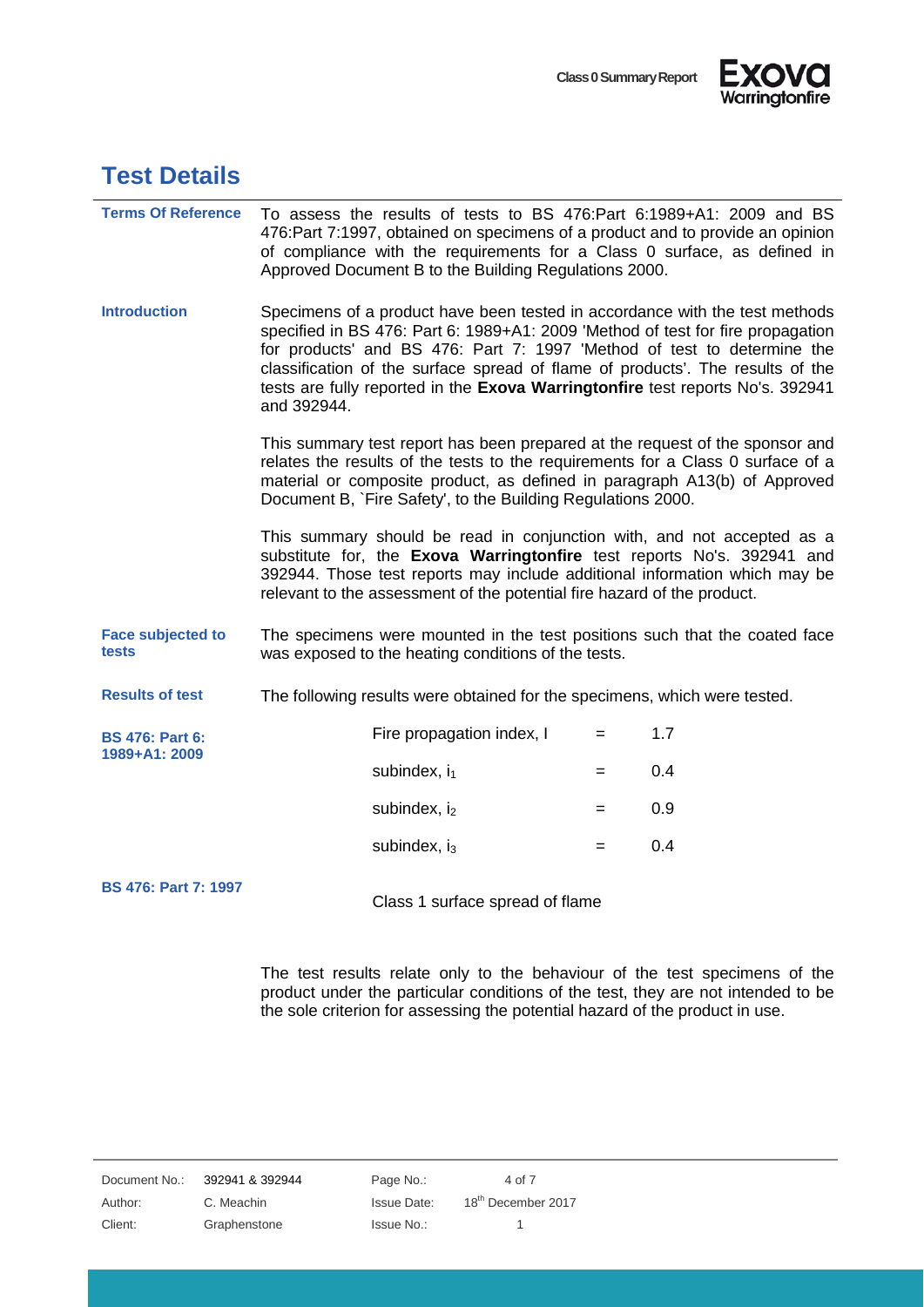



### <span id="page-4-0"></span>**Description of Test Specimens**

The description of the specimens given below has been prepared from information provided by the sponsor of the test. This information has not been independently verified by **Exova Warringtonfire.**  All values quoted are nominal, unless tolerances are given.

| General description                        |                           | Coated gypsum plasterboard                                          |  |  |  |
|--------------------------------------------|---------------------------|---------------------------------------------------------------------|--|--|--|
| Product reference                          |                           | "GrafClean Premium"                                                 |  |  |  |
| Name of manufacturer                       |                           | Española<br>Industria<br>el<br>Desarrollo<br>para<br>e              |  |  |  |
|                                            |                           | Investigación, S.A., IEDISA                                         |  |  |  |
| <b>Thickness</b>                           |                           | 13.84mm (determined by Exova Warringtonfire)                        |  |  |  |
| Weight per unit area                       |                           | 12.37kg/m <sup>2</sup> (determined by <b>Exova Warringtonfire</b> ) |  |  |  |
|                                            | Generic type              | Interior and exterior paint with graphene                           |  |  |  |
|                                            | Product reference         | "GrafClean Premium"                                                 |  |  |  |
|                                            | Name of manufacturer      | Industria Española<br>Desarrollo<br>el<br>para<br>e                 |  |  |  |
|                                            |                           | Investigación, S.A., IEDISA                                         |  |  |  |
|                                            | Colour reference          | "White"                                                             |  |  |  |
| Coating                                    | Number of coats           | Two                                                                 |  |  |  |
|                                            | Application rate per coat | $5m^2/l$                                                            |  |  |  |
|                                            | Density                   | $1.65 \pm 0.05$ g/cm <sup>3</sup>                                   |  |  |  |
|                                            | Application method        | Roller                                                              |  |  |  |
|                                            | Curing process per coat   | 2-4 hours between coats and 24 hours for full drying                |  |  |  |
|                                            |                           | at 25°C and 60% relative humidity                                   |  |  |  |
|                                            | Flame retardant details   | See Note 1 below                                                    |  |  |  |
| Plasterboard                               | Generic type              | Gypsum plasterboard                                                 |  |  |  |
|                                            | Product reference         | No product reference assigned                                       |  |  |  |
|                                            | Name of manufacturer      | See Note 2 below                                                    |  |  |  |
|                                            | <b>Thickness</b>          | 11 <sub>mm</sub>                                                    |  |  |  |
|                                            | Density                   | 700 $kg/m3$                                                         |  |  |  |
|                                            | Flame retardant details   | See Note 1 below                                                    |  |  |  |
| Brief description of manufacturing process |                           | See Note 2 below                                                    |  |  |  |

**Note 1: The sponsor of the test has confirmed that no flame retardant additives were utilised in the production of the component.**

**Note 2: The sponsor was unwilling to provide this information.**

| Document No.: | 392941 & 392944 | Page No.:   | 5 of 7                         |
|---------------|-----------------|-------------|--------------------------------|
| Author:       | C. Meachin      | Issue Date: | 18 <sup>th</sup> December 2017 |
| Client:       | Graphenstone    | Issue No.:  |                                |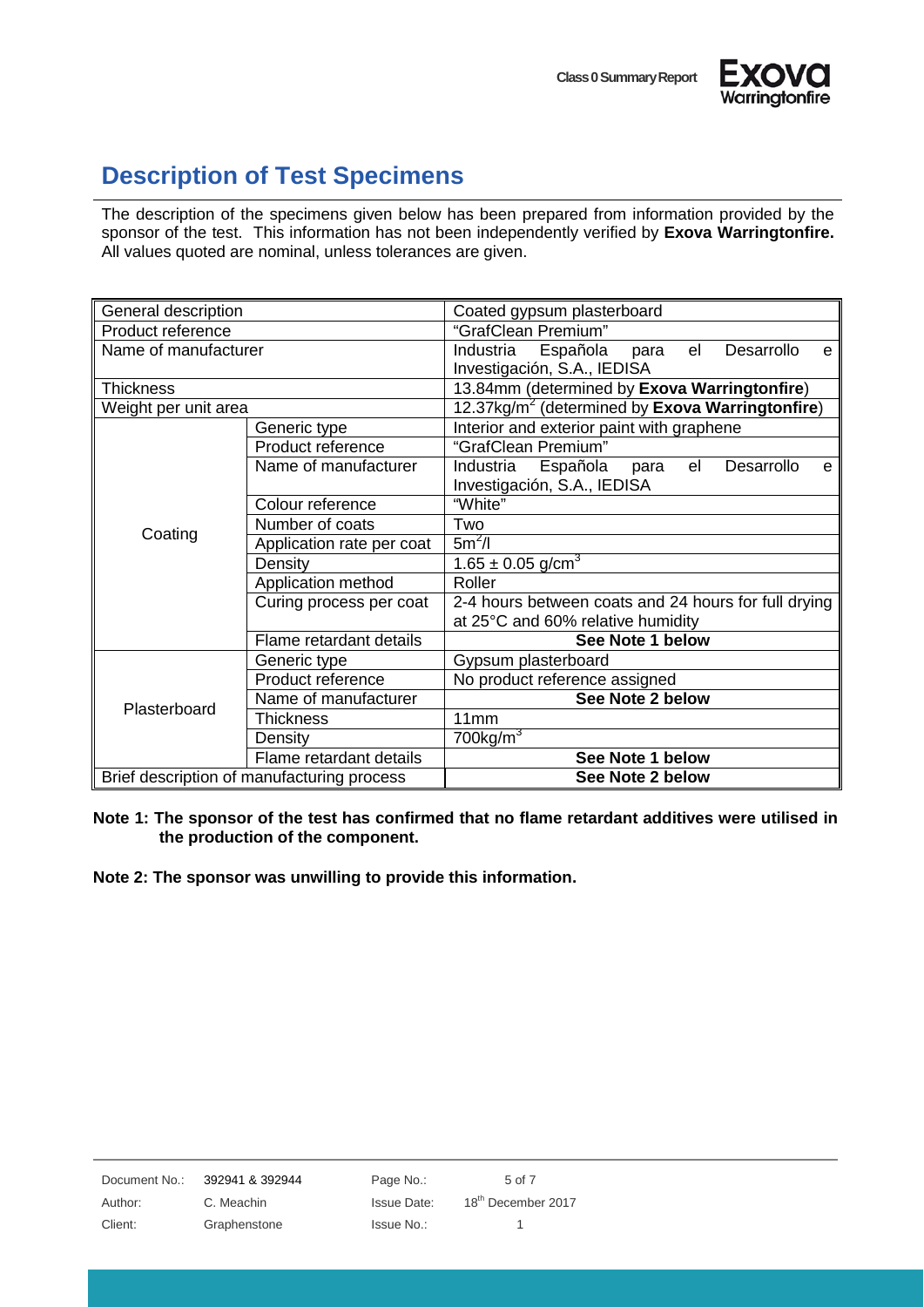



## <span id="page-5-0"></span>**Classification**

| <b>Opinion</b>             | We consider the results of the tests detailed above demonstrate that the<br>product, as tested, complies with the requirements for Class 0, as defined in<br>paragraph A13(b) of Approved Document B, `Fire Safety', to the Building<br>Regulations 2000.                                                                                     |
|----------------------------|-----------------------------------------------------------------------------------------------------------------------------------------------------------------------------------------------------------------------------------------------------------------------------------------------------------------------------------------------|
| <b>Validity of opinion</b> | This opinion is based on the requirements of the Building Regulations at the<br>date of this report. If the Building Regulations are revised or amended in any<br>way subsequent to that date, care must be taken to ensure that this opinion is<br>not invalidated by those revisions or amendments.                                         |
|                            | The opinion has been formulated on the assumption that the specimens are<br>representative of the product in practice. Exova Warringtonfire was not<br>involved in any sampling or selection procedures which would confirm this or in<br>any audit testing which would provide confidence in the consistency of the<br>product in the tests. |
|                            | This report may only be reproduced in full. Extracts or abridgements shall not<br>be published without permission of Exova Warringtonfire.                                                                                                                                                                                                    |

Document No.: 392941 & 392944 Page No.: 6 of 7

Client: Graphenstone Issue No.: 1

Author: C. Meachin Issue Date: 18<sup>th</sup> December 2017